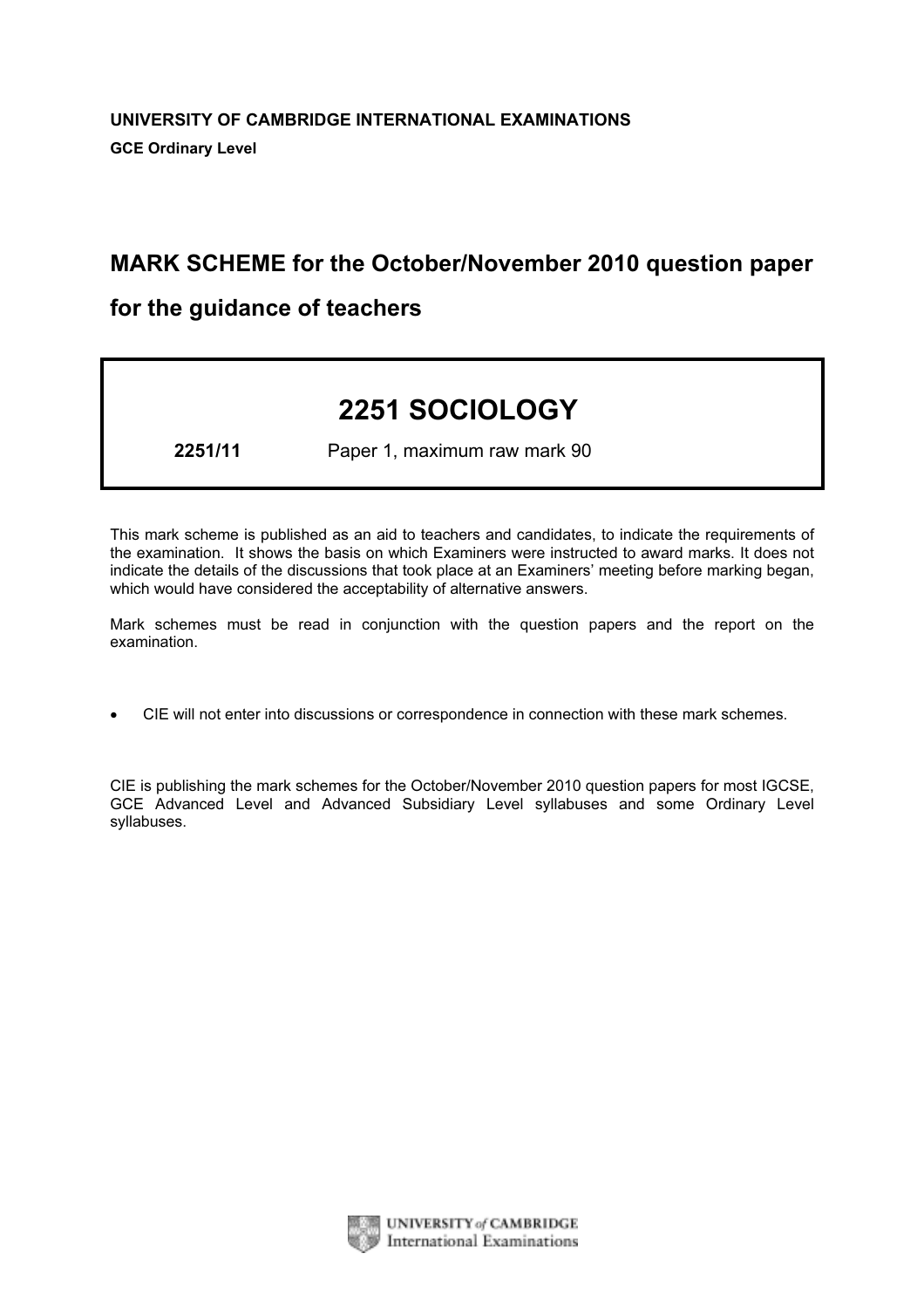| Page 2 | <b>Mark Scheme: Teachers' version</b> | <b>Syllabus</b> | Paper |
|--------|---------------------------------------|-----------------|-------|
|        | GCE O LEVEL - October/November 2010   | 2251            |       |

# Section A: Research Methods

1 Interviewing is a popular method of research in Sociology. Interviews can take a variety of forms: structured, unstructured and semi-structured. They can be undertaken on a one to one basis, or conducted with a group. Sociologists who want to gather quantitative data will tend to use structured interviews because data can be coded and responses can be standardised. Interpretive sociologists tend to favour unstructured interviews because they may generate new lines of sociological enquiry.

 In all interviews care must be taken regarding the social characteristics of the researcher, as there may be an interviewer effect. Care also should be taken about the wording of the questions to ensure the respondent will understand their meaning.

(a) In sociological research, what is meant by the following terms:

#### (i) semi-structured interviews [2]

 Reference should be made to a limited number of pre-set questions which are openended which allow respondents to respond freely and allow them to develop new lines of discussion. 2 marks for a full explanation, 1 mark for a partial definition.

#### (ii) interpretive sociologists [2]

 Reference should be made to sociologists who study the meanings respondents attach to their answers and favour qualitative research methods. 2 marks for a full explanation, 1 mark for a partial definition.

#### (iii) interviewer effect [2]

Reference should be made to the way the presence/characteristics of an interviewer may influence the answers made by the respondent. 2 marks for a full explanation, 1 mark for a partial definition.

#### (b) Describe two ways unstructured interviews differ from structured ones. [4]

 Likely answers will focus on the issues of pre-set/not pre-set questions, the informality of unstructured interviews/formality of structured interviews, and the difficulty in standardising the answers drawn from unstructured compared with structured interviews. 2 marks for identification and comparison.1 mark for identification but no comparison.

# (c) Describe two ways in which the personal characteristics of the interviewer may influence the answers given by the respondent. [4]

 Answers are likely to focus on: class, gender, age, and physical mannerisms. 2 marks for identification and an explanation of each way. 1 mark for identification but no explanation.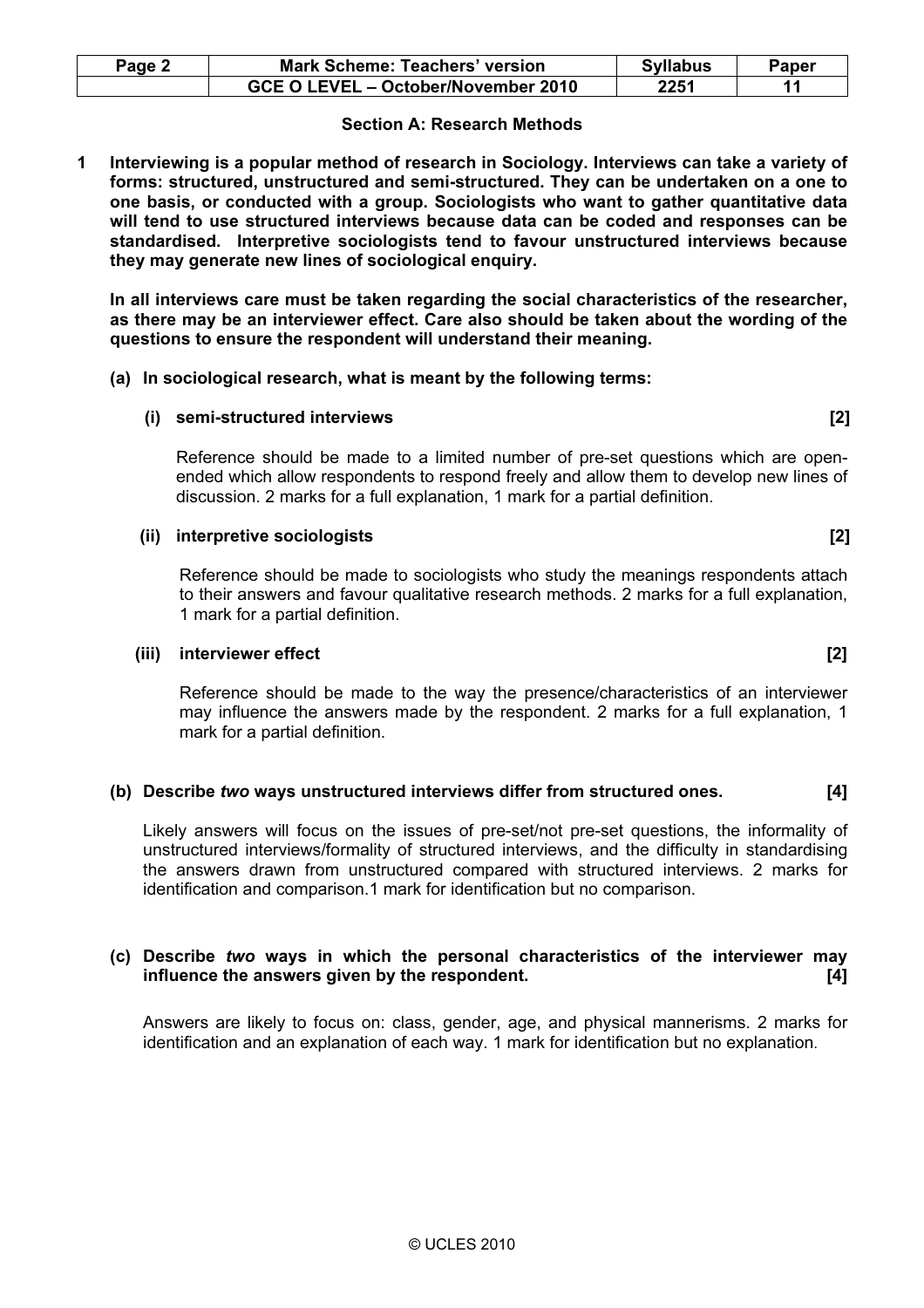| Paqe 3 | <b>Mark Scheme: Teachers' version</b> | <b>Syllabus</b> | Paper |
|--------|---------------------------------------|-----------------|-------|
|        | GCE O LEVEL - October/November 2010   | 2251            |       |

# (d) Describe one advantage and one disadvantage of carrying out group interviews. [4]

 Answers are likely to focus on the following advantages: group dynamics may lead to the development of new research ideas, likely to be cheaper than individual interviews. Disadvantages may include: some group members may not contribute or may be swayed by dominant members. 2 marks for identification and an explanation of each idea. 1 mark for identification but no explanation.

# (e) Describe one advantage and one disadvantage of using quantitative data in sociological research. [4]

Answers are likely to focus on the following advantages: such data are easy to code and quantify, it is relatively cheap and quick to carry out. Candidates may refer to the reliability or the representativeness of such data. Possible disadvantages: such data may have limited responses and therefore lack validity, such data may be inappropriate for studying some subjects. Any other reasonable response. 2 marks for identification and an explanation of each idea, 1 mark for identification but no explanation.

# (f) Describe two strengths and two limitations of unstructured interviews. [8]

 Likely strengths that may be identified: provide highly valid data; new ideas may emerge as the interviewer is led by the respondent; particularly useful for sensitive topics; less likely to be an interviewer effect. Possible limitations may focus on: difficulty in categorising such data, difficulty in recording the data, the problem of interviewer bias and the length of time needed. 2 marks for identification and an explanation of each idea. 1 mark for identification but no explanation.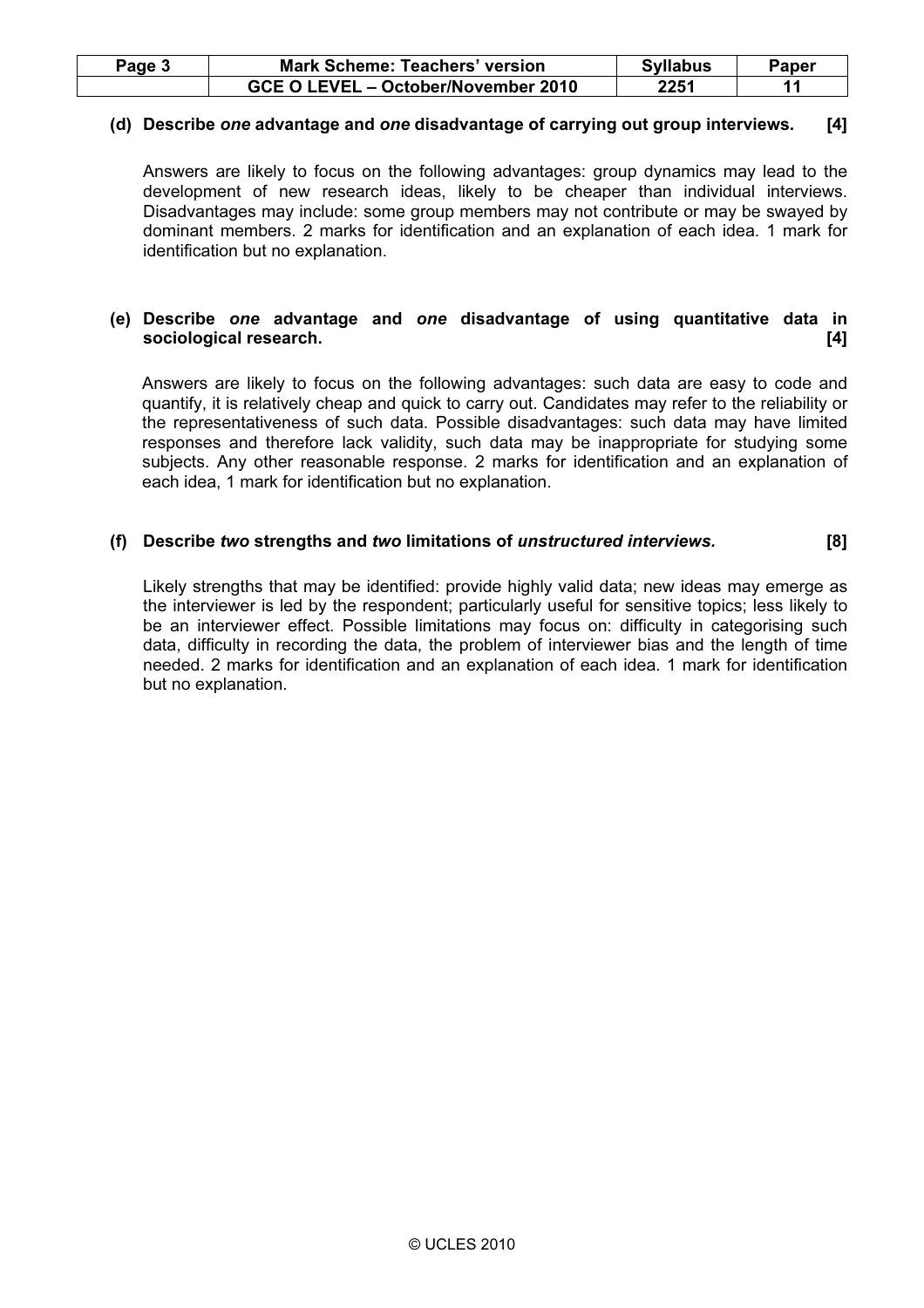| Paqe 4 | <b>Mark Scheme: Teachers' version</b> | <b>Syllabus</b> | Paper |
|--------|---------------------------------------|-----------------|-------|
|        | GCE O LEVEL - October/November 2010   | 2251            |       |

# Section B: Culture and Socialisation

### 2 Sociologists believe that differences in gender roles are largely the result of socialisation.

# (a) What is meant by the term gender roles? [2]

 Reference should be made to the way society creates certain expectations and ways of acting depending on the sex of the individual. 2 marks for a full definition, 1 mark for a partial explanation.

# (b) Describe two ways in which gender roles differ between the sexes. [4]

 Answers are likely to focus on: females are encouraged to become mothers, men 'breadwinners' etc. 2 marks for identification and explanation, 1 mark for a partial explanation or identification.

# (c) Explain how an individual's family may help a person to learn their gender roles. [6]

- 0–3 At this level answers are likely to be basic, perhaps making a few simple points about how children are encouraged to undertake various forms of play/tasks/dress.
- 4–6 At this level answers will discuss a number of issues focusing perhaps on imitation, use of language by parents etc. At the top of the band there may be reference to some of the research that has been undertaken on gender role socialisation.

# (d) To what extent are there differences in the roles of men and women in modern industrial societies? [8]

- 0–3 At this level answers are likely to be simplistic, perhaps outlining some of the traditional gender roles or outlining equality.
- 4–6 At this level answers are likely to be more developed and show that gender roles have changed, even if some elements remain the same. At the top of the band there will be an attempt to point to some similarities and differences between men and women's behaviour or refer to different theories in a general way. Specific examples will be used to support points.
- 7–8 At this level answers are likely to discuss similarities and differences and may make reference to feminist contributions.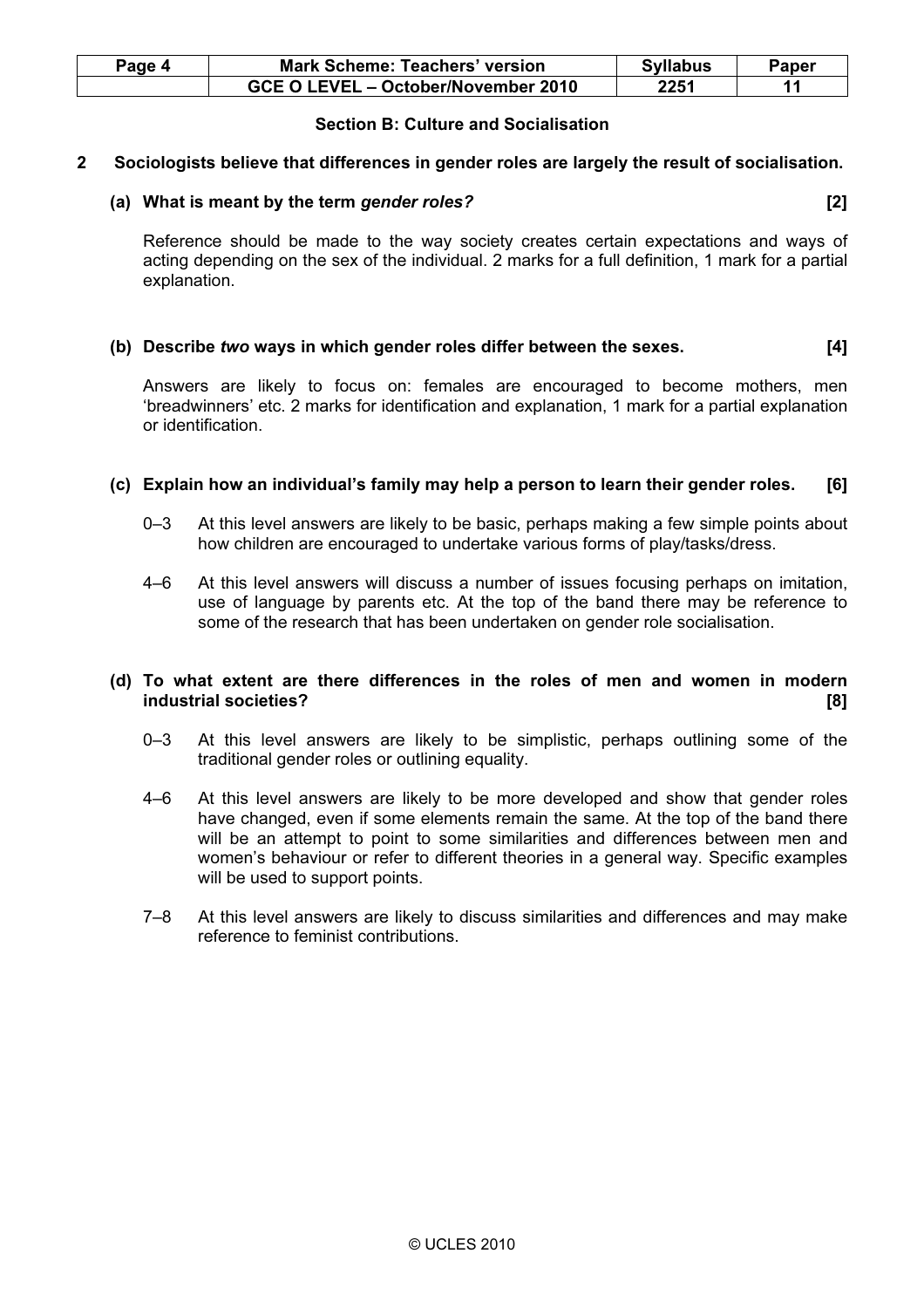| Page 5 | <b>Mark Scheme: Teachers' version</b> | <b>Syllabus</b> | Paper |
|--------|---------------------------------------|-----------------|-------|
|        | GCE O LEVEL - October/November 2010   | 2251            |       |

3 One example of cultural difference concerns the ways children are socialised differently in various societies. However in all societies children tend to experience more social control than adults.

#### (a) What is meant by the term cultural differences? [2]

 References should be made to the ways societies have different socialisation practices from one another in terms of customs and traditions, etc. 2 marks for a full definition, 1 mark for a partial explanation.

# (b) Describe two differences in the way children are socialised in different societies. [4]

 Answers should provide any two examples of cultural differences. 2 marks for identification and explanation, 1 mark for a partial explanation or identification.

# (c) Explain why some young people tend to reject social control and form their own subcultures. [6]

- 0–3 Answers at this level are likely to provide a simplistic account of why young people join gangs or statements that they reject values and turn to delinquency.
- 4–6 Answers in this band will address the question directly and are likely to present a range of sociological explanations, which may include: the need to establish an identity, status frustration, young people's perceptions of the way they are labelled or racism. The range of factors discussed will determine the position in the band.

#### (d) To what extent are families more child-focused in modern industrial societies than in other types of society? [8] **and the society? contract the society? contract to the society?**

- 0–3 At this level answers are likely to be simplistic, perhaps outlining some of the ways children are treated.
- 4–6 At this level answers are likely to be more developed and at the top of the band there will be an attempt to assess the question. Specific examples such as smaller families, mothers at work and changing laws are likely to be used to support points.
- 7–8 At this level answers are likely to make a clear attempt to assess the question. Examples and arguments are likely to be advanced on both sides of the argument and supported. The idea that childhood is a social construction is likely to be present in answers at this level.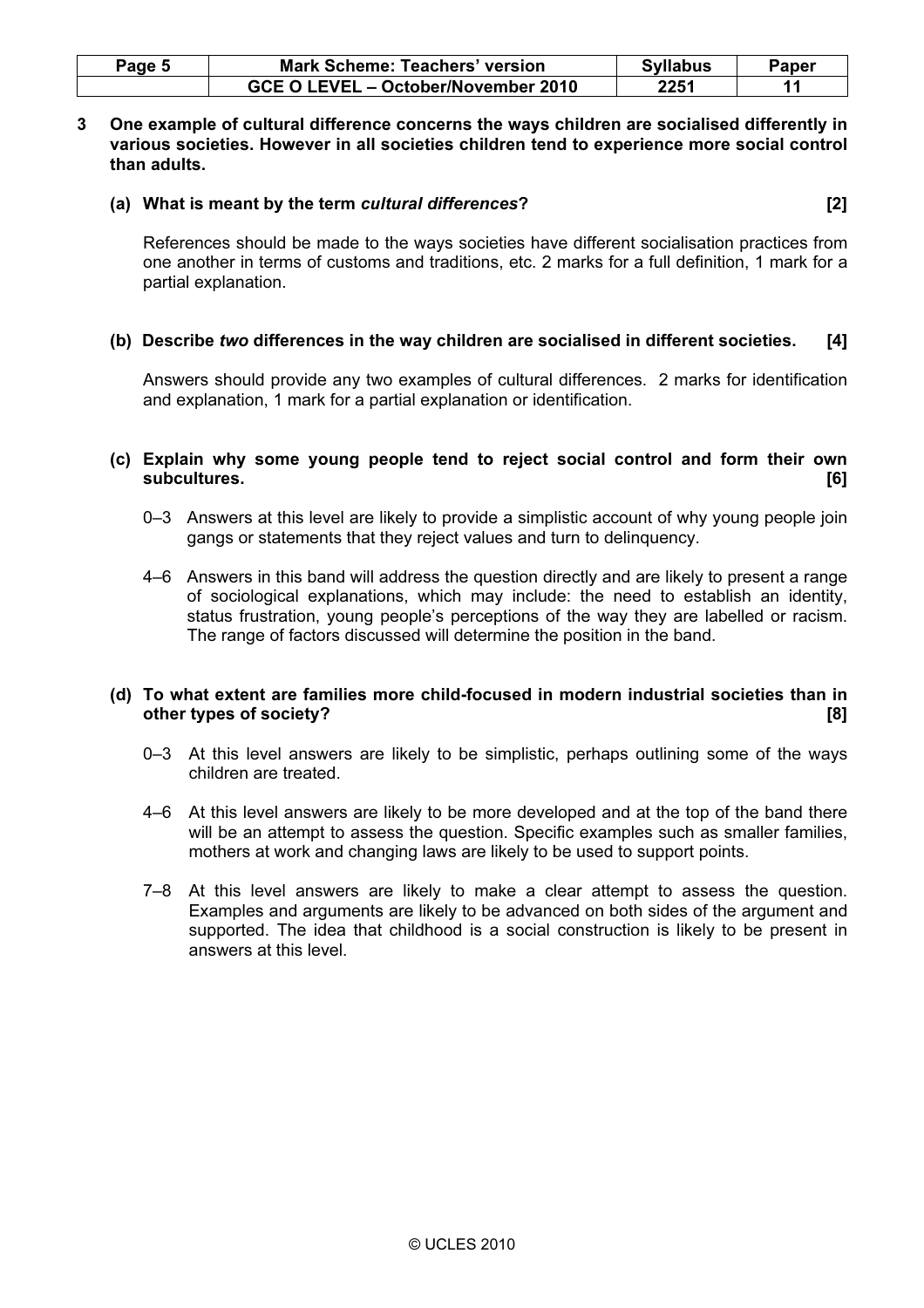| Page 6 | <b>Mark Scheme: Teachers' version</b> | <b>Syllabus</b> | Paper |
|--------|---------------------------------------|-----------------|-------|
|        | GCE O LEVEL - October/November 2010   | 2251            |       |

# Section C: Social Stratification and Inequality

#### 4 In modern industrial societies some people have more status than others. Status can be achieved or ascribed.

#### (a) What is meant by the term ascribed status? [2]

 Reference should be made to a social position acquired at birth that usually cannot be changed. 2 marks for a full definition, 1 mark for a partial explanation.

# (b) Describe two ways in which a person can achieve higher status. [4]

 Reference is likely to be made to luck e.g. the lottery, gaining educational qualifications, the gaining of professional qualifications, marriage and celebrity. 2 marks for identification and explanation, 1 mark for a partial explanation or identification.

# (c) Explain the advantages that people gain from having high status in modern industrial societies. [6]

- 0–3 Answers at this level are likely to provide a simplistic account of why people with high status benefit. Reference may be made to earning more money or having power.
- 4–6 Answers in this band will address the question directly and are likely to present a range of sociological explanations, which may include: higher pay, 'fringe' benefits, the way those with high status tend to be treated with greater respect, have access to contacts which may be beneficial, life chances etc. The range of factors discussed will determine the position in the band.

# (d) How far is it possible for people from the working class to achieve higher status in modern industrial societies? [8]

- 0–3 At this level answers are likely to be simplistic, perhaps outlining some of the ways working class people can earn more money or simplistic descriptions of the benefits of education.
- 4–6 At this level answers are likely to be more developed and at the top of the band there will be an attempt to assess the question. Specific examples are likely to be used to support points, but answers are likely to lack balance. Reference is likely to be made to improved educational opportunities, rising living standards in modern industrial societies.
- 7–8 At this level answers are likely to make a clear attempt to assess the question. Examples and arguments are likely to be advanced on both sides of the argument and supported. There is likely to be some comment on theoretical material offered by Marxists and/or functionalists at the top of the band.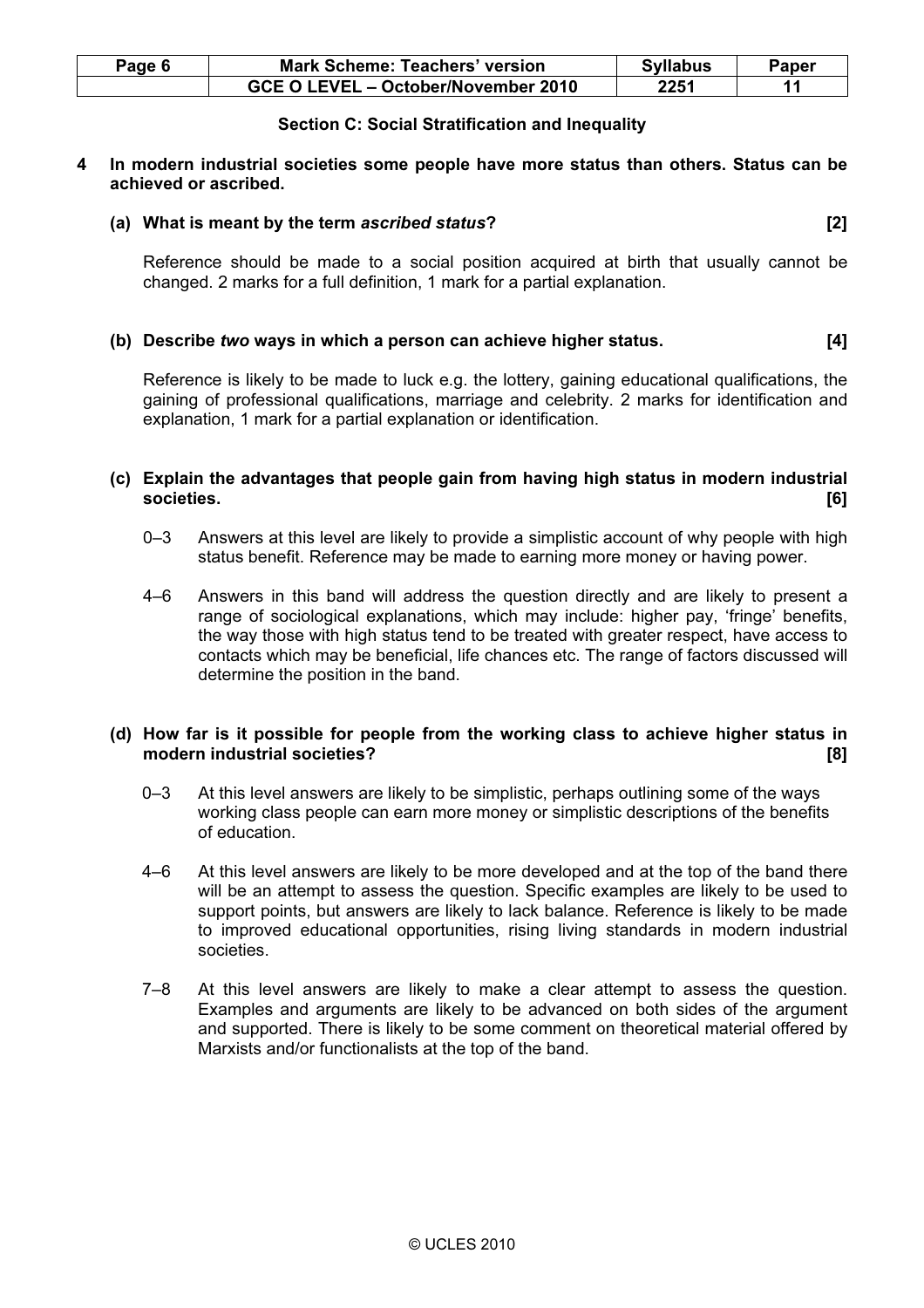| $a$ ge | Mark Scheme: Teachers' version      | <b>Syllabus</b> | $\mathsf{Paper }$ |
|--------|-------------------------------------|-----------------|-------------------|
|        | GCE O LEVEL - October/November 2010 | 2251            |                   |

#### 5 Some sociologists believe women have achieved gender equality in modern industrial societies.

# (a) What is meant by the term gender equality?  $[2]$

 Reference should be made to the way males and females are treated fairly in terms of issues like pay, equal treatment before the law etc. 2 marks for a full definition, 1 mark for a partial explanation.

# (b) Describe two ways women may be discriminated against in employment. [4]

 Reference should be made to issues such as: lower pay, limited promotion prospects, lack of support from trade union, harassment in the workplace etc. 2 marks for identification and explanation, 1 mark for a partial explanation or identification.

# (c) Explain why an employer may discriminate against female workers. [6]

- 0–3 Answers at this level are likely to provide a simplistic account of why women are discriminated against. Answers may focus on the relative physical weakness of women or the view they are seen in some societies as inferior.
- 4–6 Answers in this band will address the question directly and are likely to present a range of sociological explanations, which may include: the belief women are likely to give up their careers to have families, sexist attitudes by management etc. The range of factors discussed will determine the position in the band.

#### (d) Assess the idea that class background is more important than gender in influencing the opportunities a woman has in life. **Example 20 and 1999** The control of the state of the state of the state o

- 0–3 At this level answers are likely to be simplistic, perhaps outlining some of the ways women have improved their status or why class is a more significant indicator of opportunities but the main issues raised in the question will not be addressed.
- 4–6 At this level answers are likely to be more developed and at the top of the band there will be an attempt to assess the question. Specific examples are likely to be used to support points, but answers are likely to lack balance. Reference is likely to be made to improved educational opportunities, awareness of women's rights. In evaluation, there may be some reference to the limitation women from a working class as opposed to a middle class background may face. However, these arguments are likely to be underdeveloped.
- 7–8 At this level answers are likely to make a clear attempt to assess the question. Examples and arguments are likely to be advanced on both sides of the argument and supported. There is likely to be some comment on theoretical material offered by feminists who challenge the idea that working class women have the same opportunities as middle class females.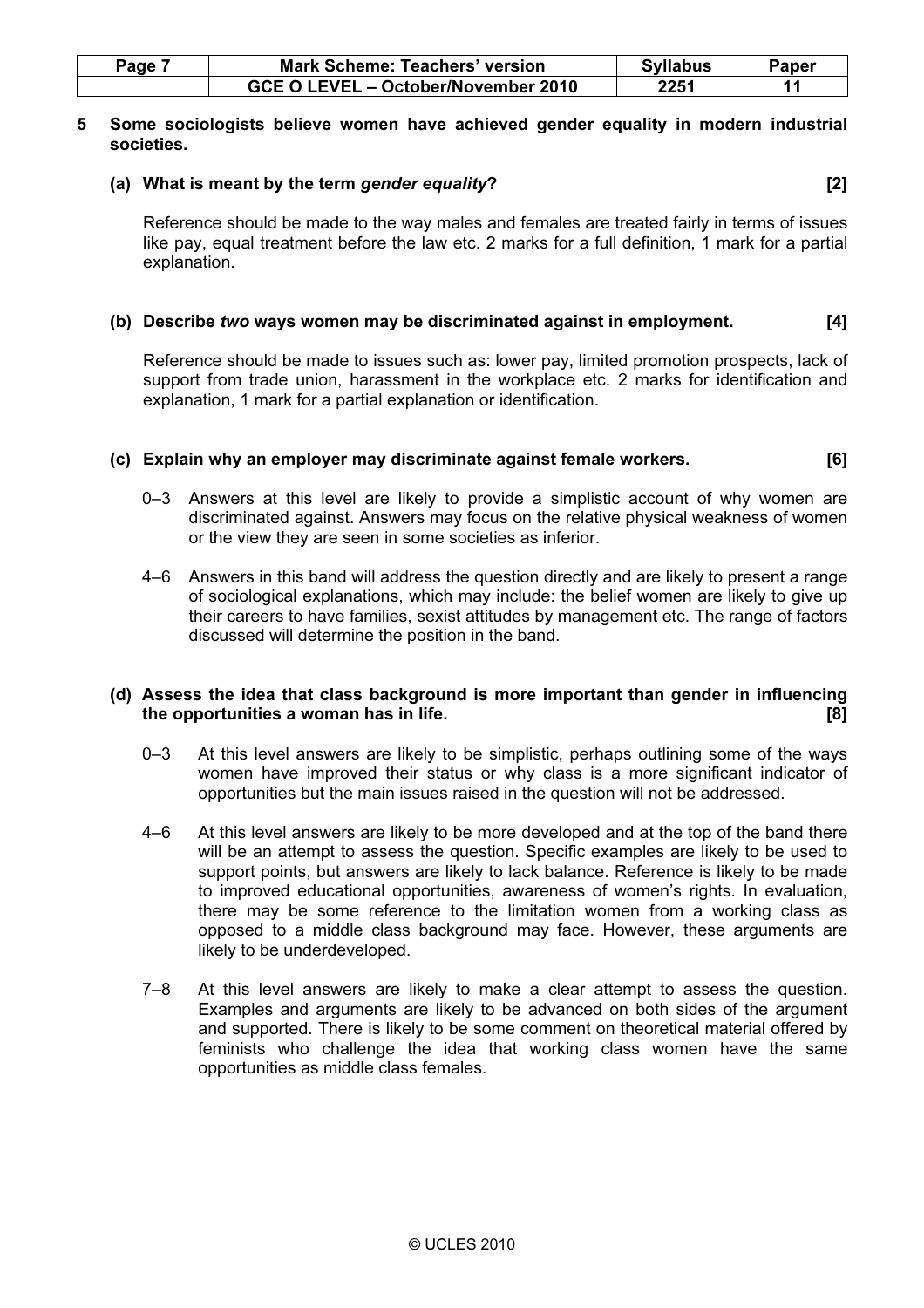| Page 8 | <b>Mark Scheme: Teachers' version</b> | <b>Syllabus</b> | Paper |
|--------|---------------------------------------|-----------------|-------|
|        | GCE O LEVEL - October/November 2010   | 2251            |       |

# Section D: Power and Authority

6 There are many types of political systems in the world. The two main types are democracies and authoritarian regimes.

#### (a) What is meant by the term authoritarian regime? [2]

 Reference should be made to a government that limits the ways the people of a society can participate in activity, especially political activity. 2 marks for a full definition, 1 mark for a partial explanation.

# (b) Describe two features of an authoritarian regime. [4]

 Answers are likely to focus on the limited use of elections, the prohibition of opposition to the government, the lack of a free media etc. 2 marks for identification and explanation, 1 mark for a partial explanation or identification.

# (c) Explain how authoritarian regimes maintain their power. [6]

- 0–3 At this level answers are likely to be simplistic, perhaps outlining some of the ways authoritarian regimes try to prevent opposition or simplistic comments about the control of the media.
- 4–6 At this level answers are likely to be more developed and at the top of the band there will be a range of factors discussed. Specific examples are likely to be used to support points. These are likely to include: the prevention of opposition, the controlling of the press and TV, the banning of trade unions, powerful police force, propaganda, the cult of the personality etc. The greater the range of points the higher the position in the band.

# (d) Assess the view that some groups are more powerful than other groups in influencing government decision-making in a democratic state. [8]

- 0–3 At this level answers are likely to be simplistic, perhaps outlining some of the ways powerful groups can influence decision-making, but answers are likely to be vague.
- 4–6 At this level answers are likely to be more developed and at the top of the band there is likely to be an attempt to assess the question. Specific examples are likely to be used to support points including reference to age, gender and ethnicity, but answers are likely to lack balance. Reference is likely to be made to the influence of pressure groups (insider and outsider groups) and various elites. However, these arguments are likely to be underdeveloped.
- 7–8 At this level answers are likely to make a clear attempt to assess the question. Examples and arguments are likely to be advanced on both sides of the argument and supported. There is likely to be some comment on theoretical perspectives such as pluralist and Marxist views on the issue of the distribution of power.